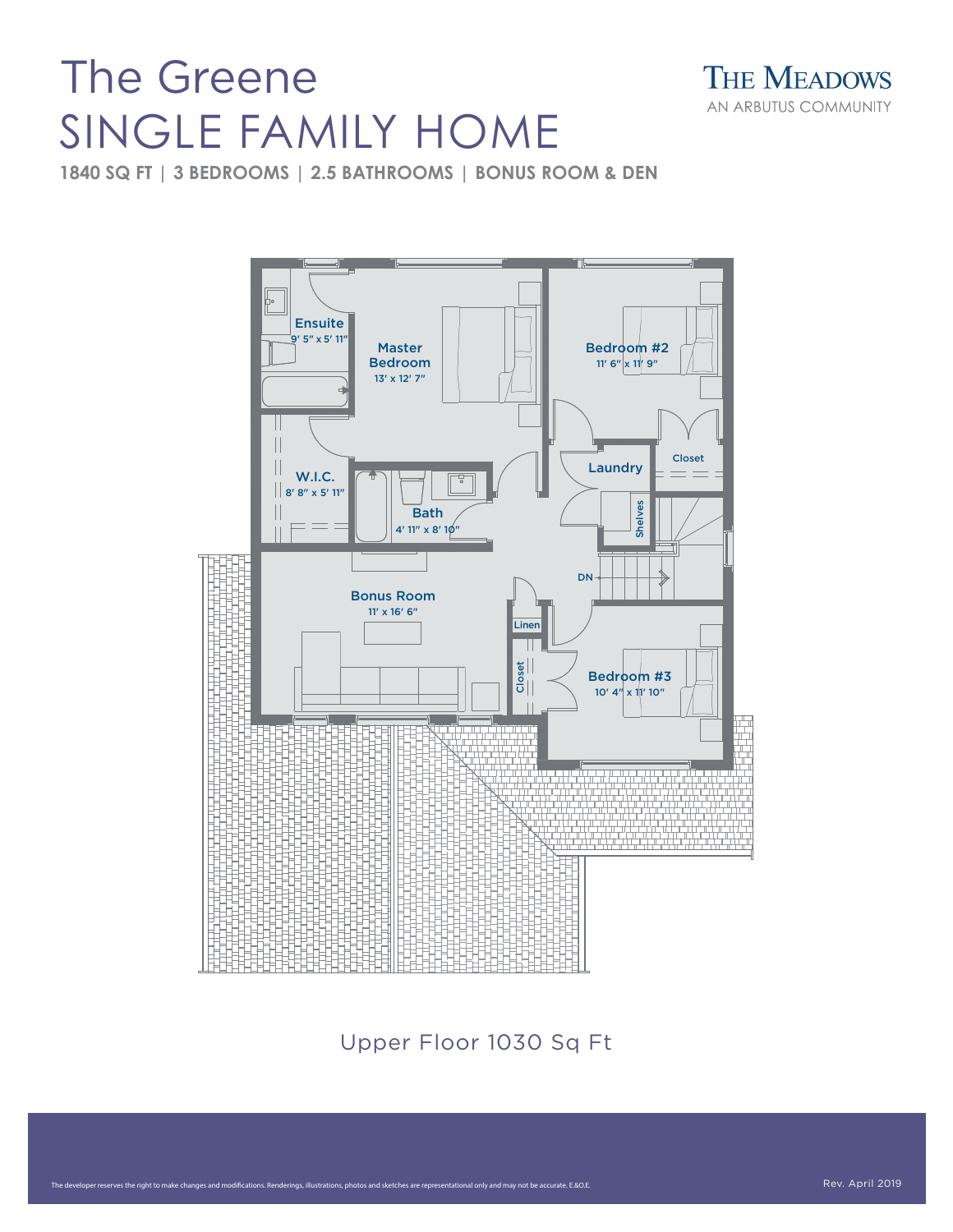## The Greene SINGLE FAMILY HOME



**1840 SQ FT | 3 BEDROOMS | 2.5 BATHROOMS | BONUS ROOM & DEN**



Main Floor 810 Sq Ft